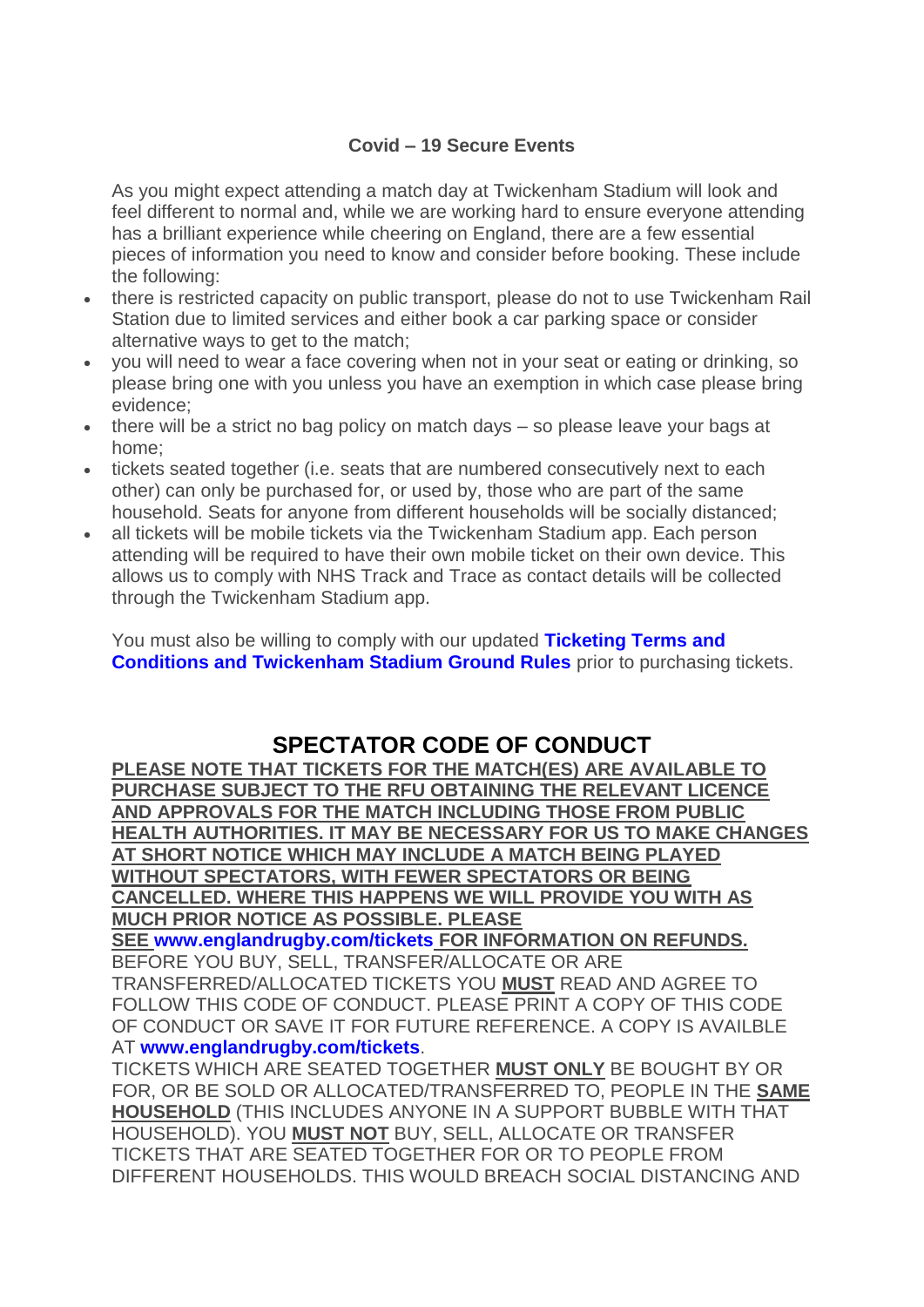WILL RESULT IN THOSE ATTEMPTING TO USE THOSE TICKETS BEING DENIED ENTRY OR ASKED TO LEAVE WITHOUT REFUND OR COMPENSATION. YOU **MUST** MAKE SURE THAT ANYONE YOU BUY TICKETS FOR, OR SELL OR

ALLOCATE/TRANSFER TICKETS TO, HAS ALSO READ AND AGREED TO FOLLOW THIS CODE OF CONDUCT.

This is essential because we are relying on you following this Code of Conduct in order to help us to protect you and your fellow fans and to assist and protect our staff.

If you do not comply with this Code of Conduct you face being denied entry or being asked to leave without refund or compensation.

#### **Is attending the match the right thing for you and the people in your household bubble?**

This is a personal decision based on your own circumstances and those of anyone else in your household (this includes anyone you are in a support bubble with). You should decide this both before buying or being transferred/allocated tickets and again on the day of the match.

Whether attending is the right decision or not will depend on factors like your age, health, how likely you are to catch an infection and how serious it would be if you did. If you are in any doubt, please consult the latest government guidance at **[www.gov.uk](http://www.gov.uk/)**.

WE WILL REQUIRE ALL SPECTATORS TO WEAR A CLOTH FACE COVERING WHILE AT THE STADIUM, UNLESS SEATED IN YOUR ALLOCATED SEAT OR WHEN CONSUMING FOOD OR BEVERAGES. ANYONE THAT IS EXEMPT FROM WEARING A FACE COVERING MAY BE ASKED TO PROVE THIS EXEMPTION.

Rest assured that we are doing everything we reasonably can to minimise the risks as much as possible but only you can decide whether or not attending the match is the right decision for you and others in your household.

**You MUST NOT attend if you or anyone else in your household (including anyone in your support bubble): has or develops any COVID-19 symptoms; and/or, are/is required to self-isolate; and/or, you live in an area where there is a local lockdown; and/or, other restrictions are in place which mean you cannot safely travel to or from or attend the match. Tickets**

All tickets will be issued digitally through the Twickenham Stadium app. Tickets that are seated together **MUST ONLY** be used by people from the same household (including, those in a support bubble with that household) and **MUST NOT** be bought for, given, sold, or transferred/allocated to, people from different households and **doing so will result in those attempting to use the relevant tickets being denied entry or asked to leave without compensation or refund**.

We have assumed that all hospitality bookings, Executive Box ticket bookings, and Debenture tickets booked as part of a package which includes access to indoor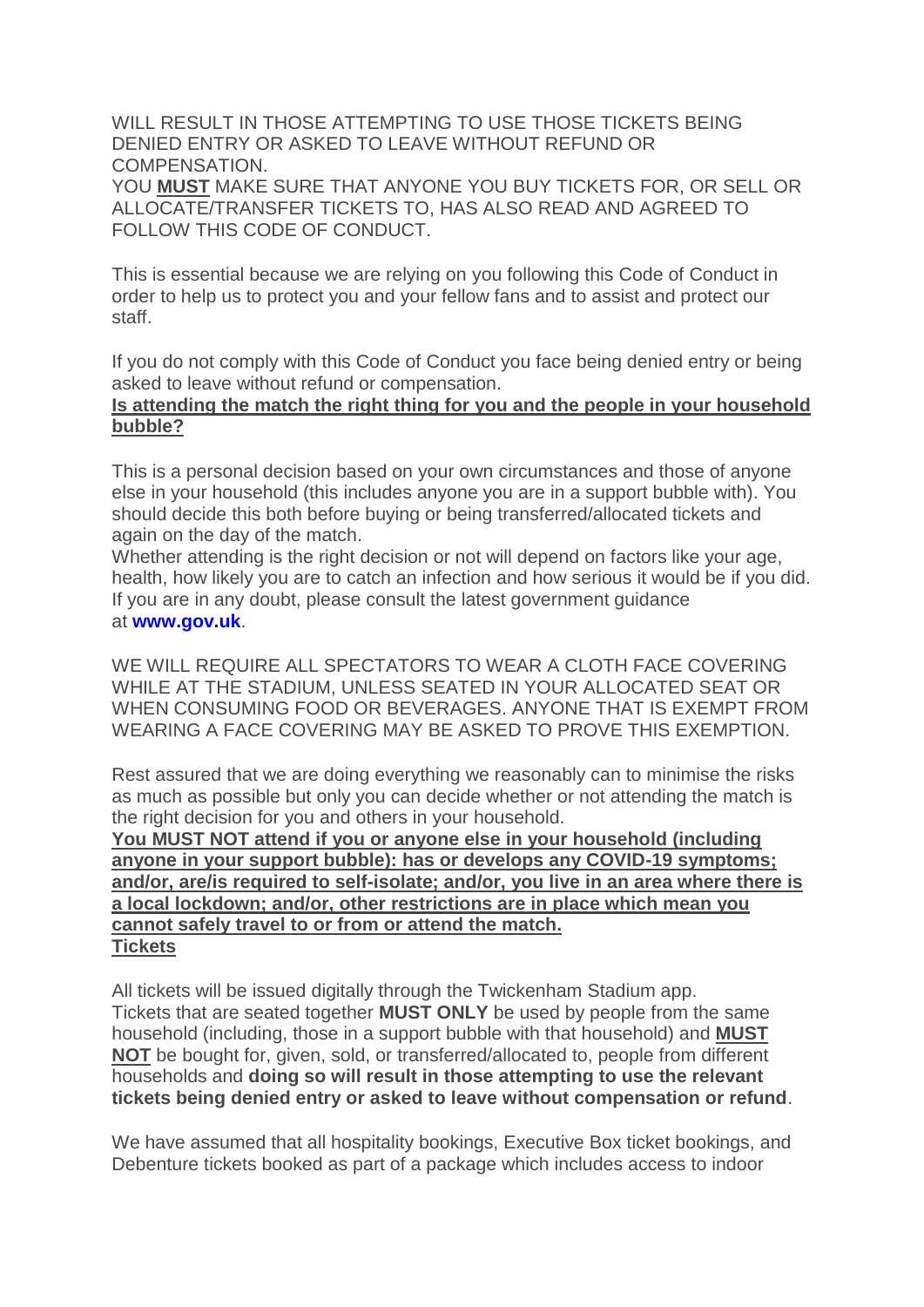spaces within the Stadium, will be purchased for use by people from different households. Accordingly, anyone booking any of these types of packages/tickets will be allocated socially distanced seats in the indoor areas of the Stadium and in the Stadium seating bowl. If such booking is for people from the same household (including anyone in a support bubble with the relevant household) please inform us at the time of booking so that we can allocate appropriate seats.

Where you purchase or are allocated tickets which are for use by other people, you **MUST** transfer a ticket to each person who will be attending the match as soon as possible following your purchase or receipt of the tickets.

Every person attending the match will be required to have their **own** mobile ticket on their **own** device. **Anyone trying to use multiple mobile tickets on the same device will not be permitted to enter the Stadium.** The only exceptions to this are for accompanied minors (those under the age of 18 where proof of age may be required) or for those people with a disability attending the match with a companion. This is essential to ensure that we can comply with NHS track and trace requirements, which demand the contact details of **each person** with a ticket attending the match.

Please make sure you bring your mobile device with sufficient battery charge as you won't be allowed entry into the Stadium without a valid mobile ticket. To book and/or access ticket(s) through the Twickenham Stadium app you and everyone that you book tickets for, or allocate/transfer tickets to, **MUST** provide contact details. We need you to do this to help us assist with NHS track and trace requirements where needed. For further information on how we may use your contact details please see our Privacy Policy at **[www.englandrugby.com/about](https://www.englandrugby.com/about-rfu/rfu-policies/privacy-policy)[rfu/rfu-policies/privacy-policy](https://www.englandrugby.com/about-rfu/rfu-policies/privacy-policy)**.

We will let you know which gate you need to use when entering and leaving the Stadium.

Please arrive in good time to go through all the necessary entry procedures.

Your temperature might be taken before entry.

# **Travel**

There could be potential risks to your health and the health of others when travelling to or from the Stadium and you **MUST** follow social distancing at all times, including the use of face coverings where required.

There will be a reduced capacity on trains and buses. This may impact your ability to use public transport to travel to and from the match. Where possible please avoid using Twickenham railway station due to a very reduced service and capacity.

Please use alternative means of travel wherever possible such driving, walking, cycling or private hire taxi.

You **MUST NOT** gather in groups outside of the Stadium, in the local area, or when travelling to or from the Stadium.

You should check **[www.englandrugby.com](http://www.englandrugby.com/)** on the day of the match before travelling for updates on the fixture and any COVID-19 procedures that you are required to follow.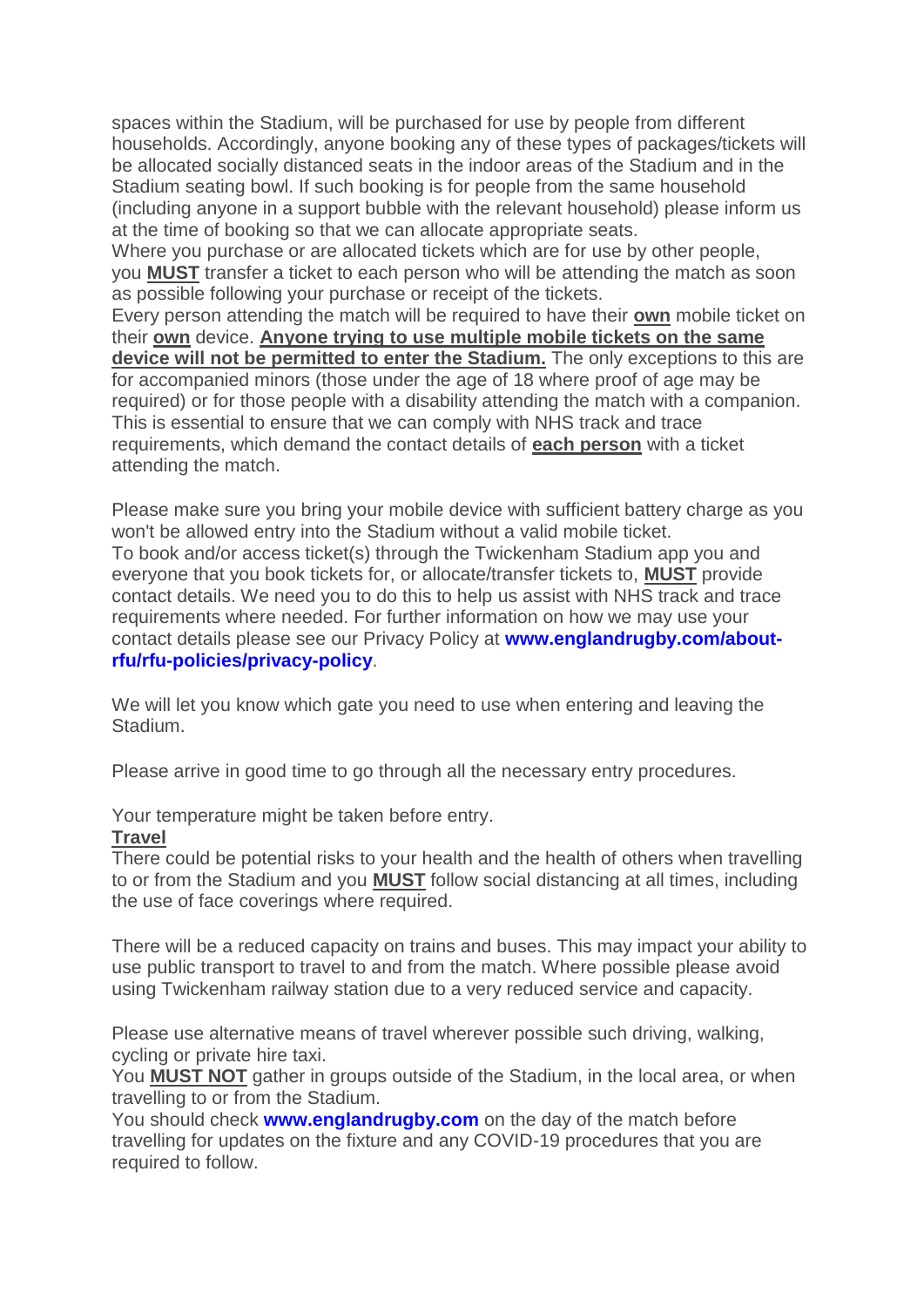You **MUST NOT** travel to the match if you live in an area where a local lockdown is in place.

# **Seating**

You will be given a specific seat number which will be displayed on your mobile ticket. You **MUST** only sit in the seat with the seat number that you are given. You **MUST** remain in your seat at all times wherever possible.

If you leave your seat at any time, you **MUST** wear a cloth face covering, except when eating or drinking, unless you have a valid exemption. When moving past other spectators to and from your seat, please also avoid face-to-face contact with other people, including if brushing past them cannot be avoided.

If you do leave your seat, wait for a time when the gangway is clear and always follow the signs indicating which way to go.

You **MUST** remain in your seat at the end of the match and follow the directions of the stewards.

# **Facilities**

Food, drink and other retail outlets will be available at the Stadium. All payments at these concessions are cashless. Access to these facilities will be controlled to avoid overcrowding. Please be patient if this is required.

If you need to use the facilities at the Stadium, such as toilets or food and drink outlets, please check to see if any of them are not in use, and plan accordingly. Please follow normal social distancing if there are queues.

You **MUST NOT** bring a bag of any kind or size with you to the Stadium. If you do, this may result in you being denied entry without refund or compensation.

Lifts are reserved for those with accessibility needs only.

Narrow concourse areas and staircases will be controlled to ensure one way traffic at all times, please cooperate and be considerate of others.

The Stadium will look and feel different to what you are used to in order to ensure social distancing. This includes segregation of different parts of a Stadium and the operation of one way systems, together with more regular cleaning of surfaces and provision of additional facilities such as hand sanitising stations. You **MUST** follow the instructions given by the stewards at all times.

If you feel ill or develop any COVID-19 symptoms while at the match please contact your nearest steward who will direct you to the appropriate medical facility.

Picnics and other gatherings in the carparks used for the match are strictly prohibited.

# **Social Distancing**

You **MUST** observe social distancing and avoid close contact with anyone not from your household (including those in your support bubble) at all times (including when travelling to and from the match) and in all parts of the Stadium.

You **MUST** follow good hygiene practices at all times and in line with the latest government and public health guidance, including:

wash your hands regularly or, where this is not possible, using hand sanitiser;